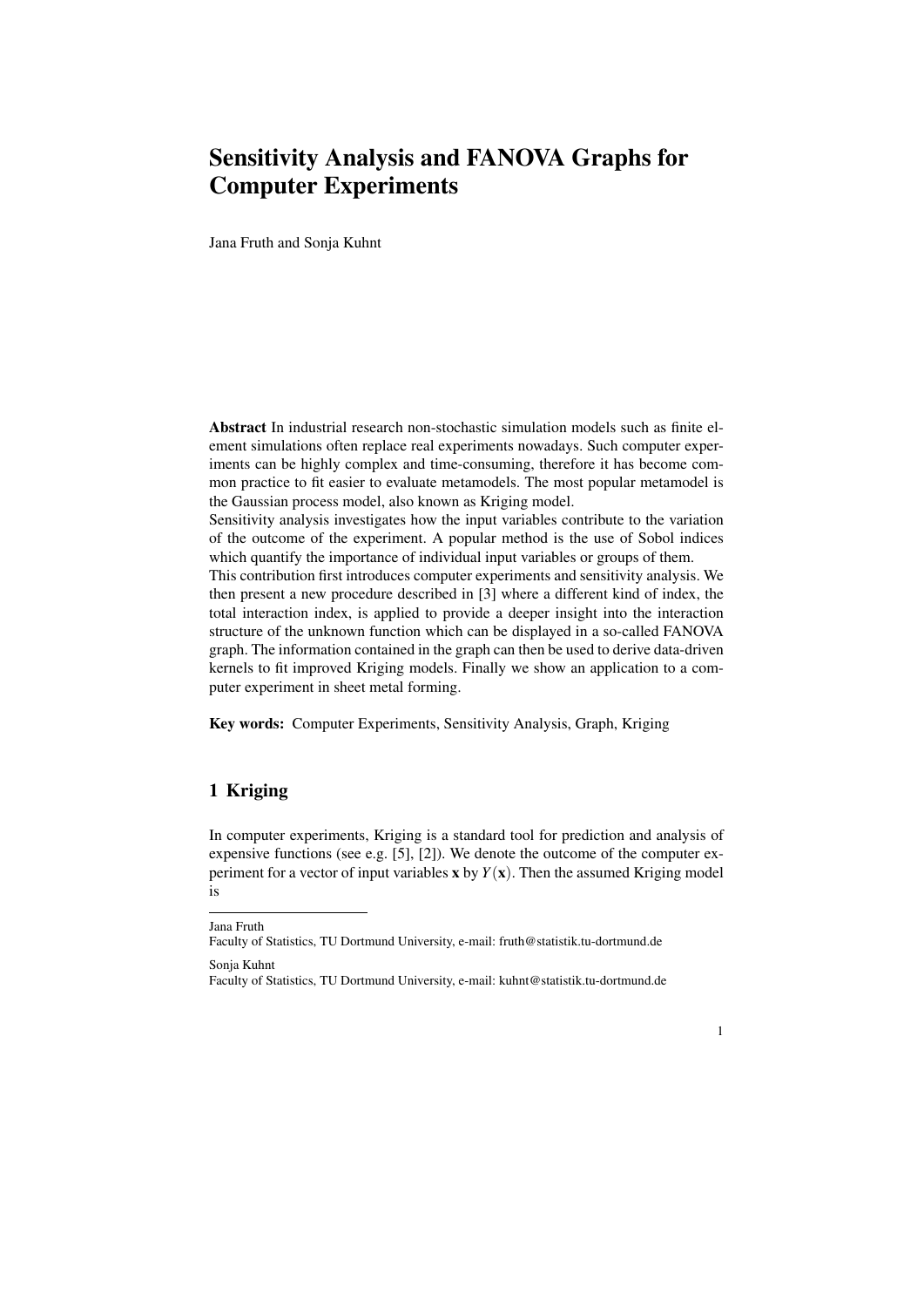2 Jana Fruth and Sonja Kuhnt

$$
Y(\mathbf{x}) = \sum_{k=1}^{p} \beta_k f_k(\mathbf{x}) + Z(\mathbf{x})
$$
\n(1)

where  $\sum_{k}^{p}$  $\int_{k=1}^{p} \beta_k f_k(\mathbf{x})$  models the trend at **x** and *Z*(*.*) a centred Gaussian process with covariance function, or kernel *K*. It is assumed that  $Z(.)$  is stationary, thereby *K* depends only on the difference between two points  $x^1$  and  $x^2$ . *K* can therefore be written as  $K(\mathbf{x}^1, \mathbf{x}^2) = k(\mathbf{x}^1 - \mathbf{x}^2)$  with  $k(.) = \sigma^2 R(.;\theta)$ ,  $\sigma^2$  the process variance, *R* the correlation function and  $\theta$  a vector of parameters. Since the departure from the trend relies on the kernel, its specification is an essential part of model building. In computer experiments, kernels are usually obtained as tensor products of 1-dimensional kernels  $g_k$  (e.g. Gaussian or Matérn 5/2):

$$
k(\mathbf{h}) = \sigma^2 \prod_{k=1}^d g_k(h_k; \theta_k).
$$
 (2)

One reason for the success of Kriging is that it interpolates the data, which is desirable for deterministic functions like computer experiments. It also gives a measure of uncertainty at unknown points, due to its probabilistic nature.

#### 2 Sensitivity Analysis

Following the definition of [4] sensitivity analysis is the study of how the variation in the output of a model can be apportioned to different sources of variation. It is an important tool in the understanding and interpretation of the model, and also for variable ranking and reduction. There are several different methods for sensitivity analysis including scatter plots, correlations coefficients, screening methods and regression analysis which are restricted to local sensitivities or to specific model behaviours. A very popular global and model independent method for sensitivity analysis is given by Sobol indices. This method is based on the so-called *Functional ANOVA* (FANOVA) decomposition ([1], [6]).

Let *X* be a random vector over a domain  $\Delta$  with integration measure dv and independent components  $X_1, \ldots, X_d$ . Consider a function f such that  $f(X)$  is square integrable. Then the FANOVA decomposition of *f* is given by:

$$
f(X) = \mu_0 + \sum_{i=1}^d \mu_i(X_i) + \sum_{j < k} \mu_{jk}(X_j, X_k) + \sum_{j < k < l} \mu_{jkl}(X_j, X_k, X_l) + \dots + \mu_{12 \dots d}(X_1, X_2, \dots, X_d)
$$
\n
$$
(3)
$$

where each term is centred  $(E(\mu_J(X_J))) = 0$  and orthogonal  $(E(\mu_J(X_J))\mu_{J'}(X_{J'})) = 0$  $0, \forall J' \neq J$ ). For *i* = 1,...,*d* the term  $\mu_i(x_i)$  can be interpreted as main effects of  $X_i$ , for  $j < k$  the term  $\mu_{j,k}(x_j, x_k)$ ,  $j < k$  as second order interaction effects and so on.

Taking the overall variance of the function the FANOVA decomposition leads to an ANOVA like variance decomposition where the variance of each term  $\mu$ <sub>*J*</sub> gives a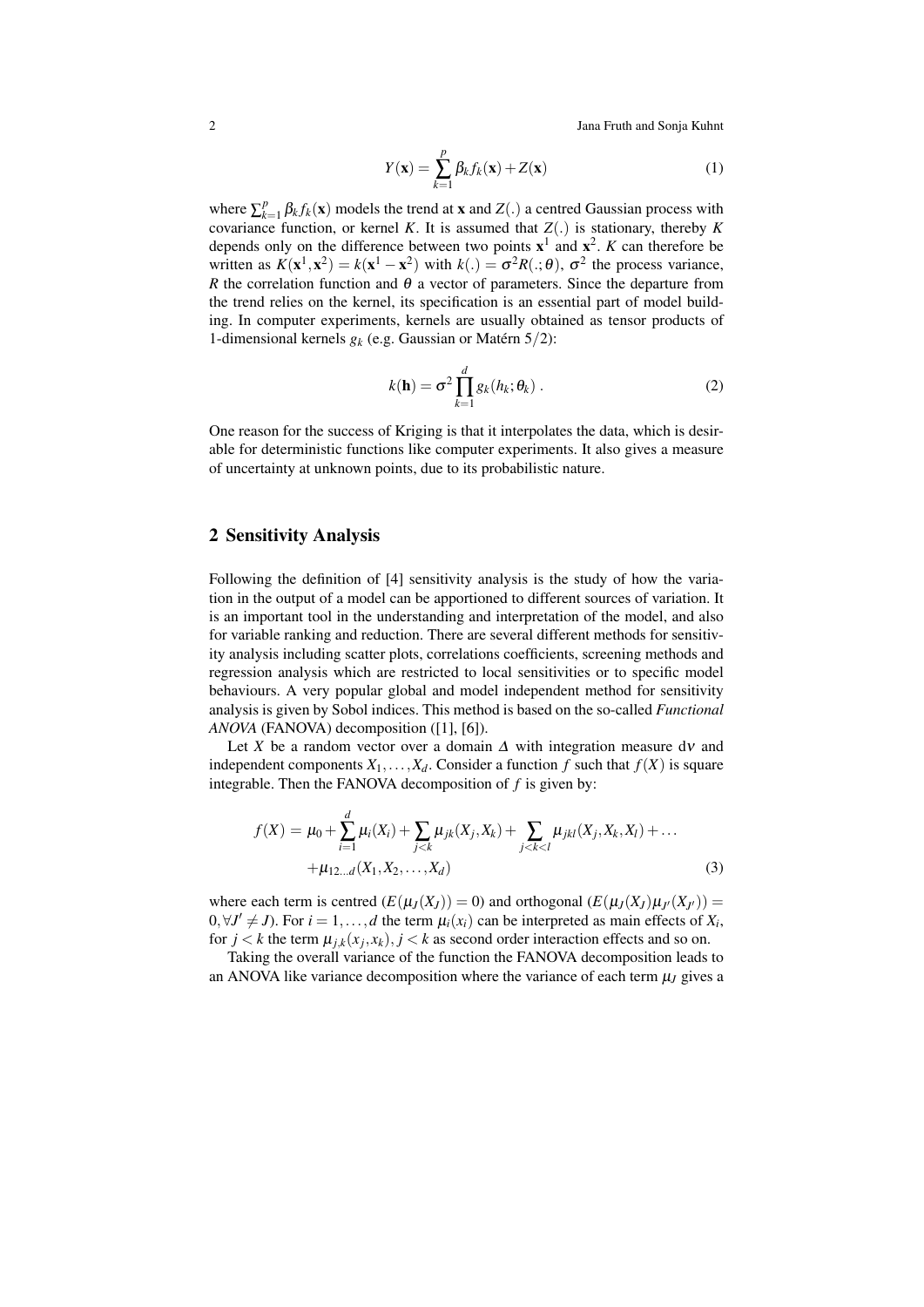Sensitivity Analysis and FANOVA Graphs for Computer Experiments 3

sensitivity index for its effect:  $D_J = \text{Var}(\mu_J(X_J))$ . Sobol indices are obtained through standardization by the overall variance:

$$
S_J = \frac{D_J}{\text{Var}(f(X))} \,. \tag{4}
$$

They are an attractive tool for investigating a function *f* as they measure the importance of main effects and interactions of any order and do not require limiting assumptions. Their calculation can be done numerically [4]. A related index is the total effect  $S_k^T$ , which is the sum of all indices  $S_J$  with  $k \subseteq J$ . It is frequently used as a measure for input variable importance since it includes the single as well as interaction effect of the variable.

#### 3 Kriging Kernels from FANOVA Graphs

In statistics mathematical graphs, defined as tuple  $G = (V, E)$  of a finite set of vertices *V* and a set of edges *E* combining the vertices in *V*, are used in different contexts, e.g. for variable selection and for modelling dependence structure of random vectors. Here the intention is to deal with the *curse of dimension* in sensitivity analysis: in general there are  $2^d - 1$  terms in the functional decomposition which is even for medium values of *d*, e.g.  $d = 5$ , a huge amount. Therefore often only main effects and total effects are considered. Here a methodology is suggested [3], which reduces the number of effects to be calculated but still gives good insight in the interaction structure of the function *f* by using graphs.

A graph, called *FANOVA graph*, is set up such that each vertex in *V* represents one input variable. The basic idea is that two vertices/input variables  $X_j, X_k$  are connected in the graph if there is any term index set  $J$  which includes  $j, k$  with  $\mu_J(x_J) \neq 0$ . An index to identify the edges is the so-called *total interaction index*, which only takes a positive value if the vertices are connected. It is defined by:

$$
\mathfrak{D}_{ij} := \text{Var}\left(\sum_{I \supseteq \{i,j\}} \mu_I(X_I)\right) = \sum_{I \supseteq \{i,j\}} D_I \,. \tag{5}
$$

Assuming that a FANOVA graph is given, maximal complete subgraphs (cliques)  $C_1, \ldots, C_L$  can be identified resulting in an additive decomposition of *f*. Now in our framework, we can specify Kriging kernels to take advantage of the additional knowledge given by the FANOVA decomposition, since it implies an additive decomposition for the kernel of *Z*

$$
k(\mathbf{h}) = \sum_{l=1}^{L} k_{C_l}(\mathbf{h}_{C_l})
$$
\n(6)